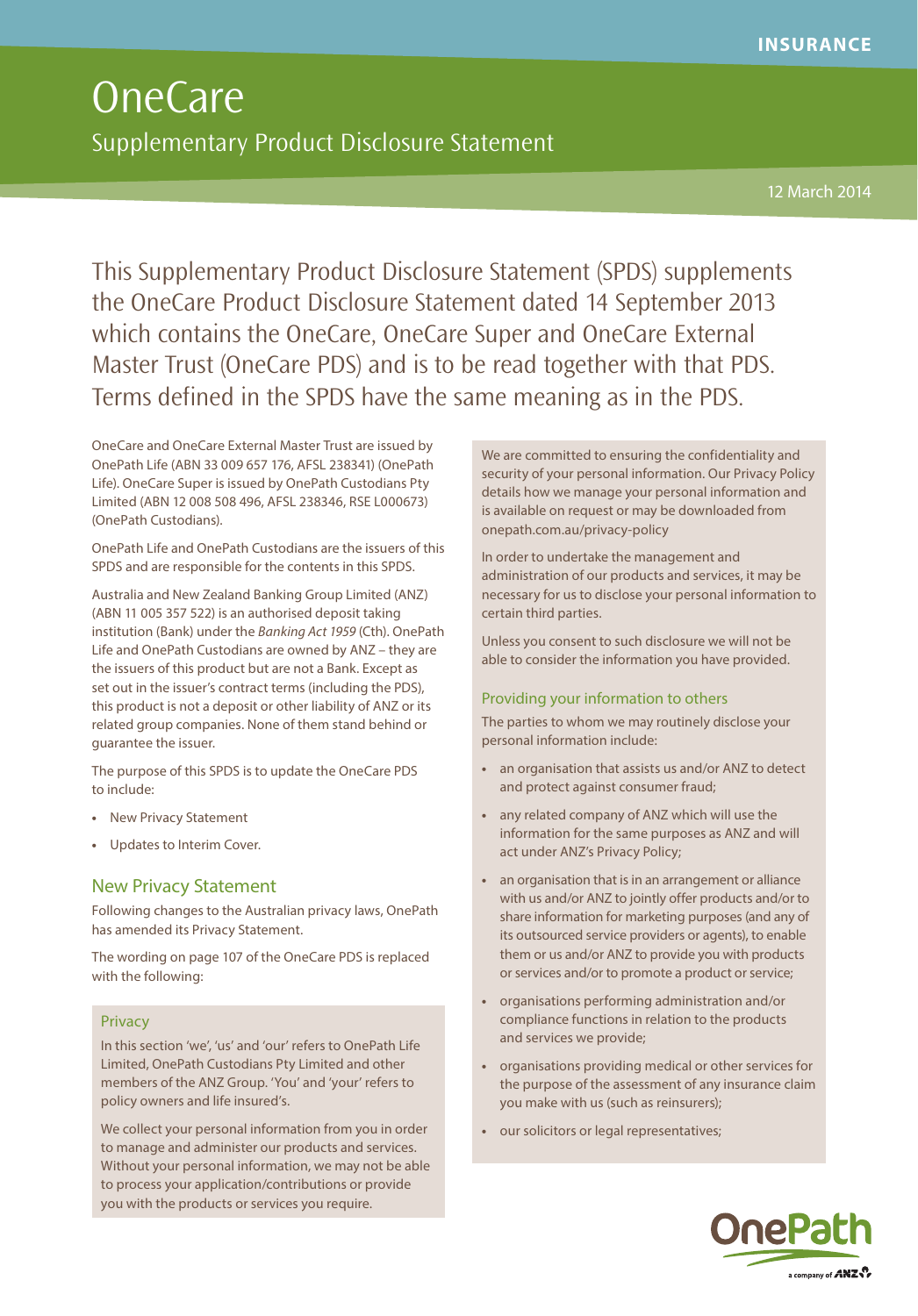- **•** organisations maintaining our information technology systems;
- **•** organisations providing mailing and printing services;
- **•** persons who act on your behalf (such as your agent or financial adviser);
- **•** the policy owner (where you are a life insured who is not the policy owner);
- **•** regulatory bodies, government agencies, law enforcement bodies and courts.

We will also disclose your personal information in circumstances where we are required by law to do so. Examples of such laws are:

- **•** The Family Law Act 1975 (Cth) enables certain persons to request information about your interest in a superannuation fund;
- **•** There are disclosure obligations to third parties under the Anti-Money Laundering and Counter-Terrorism Financing Act 2006.

#### Information required by law

ANZ may be required by relevant laws to collect certain information from you. Details of these laws and why they require us to collect this information are contained in our Privacy Policy at onepath.com.au/privacy-policy

# Life risk – sensitive information

For life risk products, where applicable, we may collect health information with your consent. Your health information will only be disclosed to service providers or organisations providing medical or other services for the purpose of underwriting, assessing the application or assessing any claim.

If you have cover under a SuperLink arrangement, we will exchange and provide your personal information to the policy owner of the other linked policy in order to manage and administer your cover.

#### Privacy consent

We and other members of the ANZ Group may send you information about our financial products and services from time to time. ANZ may also disclose your information to its related companies or alliance partners to enable them or ANZ to tell you about a product or service offered by them or a third party with whom they have an arrangement.

If you do not want us, ANZ or our alliance partners to tell you about products or services, phone Customer Services on 133 667 to withdraw your consent.

Where you wish to authorise any other parties to act on your behalf, to receive information and/ or undertake transactions please notify us in writing.

If you give us or ANZ personal information about someone else, please show them a copy of this document so that they may understand the manner in which their personal information may be used or disclosed by us or ANZ in connection with your dealings with us or ANZ.

# Privacy Policy

Our Privacy Policy contains information about:

- **•** when we or ANZ may collect information from a third party;
- **•** how you may access and seek correction of the personal information we hold about you; and
- **•** how you can raise concerns that we or ANZ has breached the Privacy Act or an applicable code and how we and/or ANZ will deal with those matters.

You can contact us about your information or any other privacy matter as follows:

In writing:

GPO Box 75 Sydney NSW 2001

Email: privacy@onepath.com.au

We may charge you a reasonable fee for this.

If any of your personal information is incorrect or has changed, please let us know by contacting Customer Services on 133 667.

More information can be found in our Privacy Policy which can be obtained from our website at onepath.com.au/privacy-policy

#### Privacy law changes from 12 March 2014

From 12 March 2014, we and the ANZ Group must provide you with the following information about overseas recipients of personal information.

#### Overseas recipients

We or ANZ may disclose information to recipients (including service providers and related companies) which are (1) located outside Australia and/or (2) not established in or do not carry on business in Australia.

You can find details about the location of these recipients in ANZ's Privacy Policy at anz.com/privacy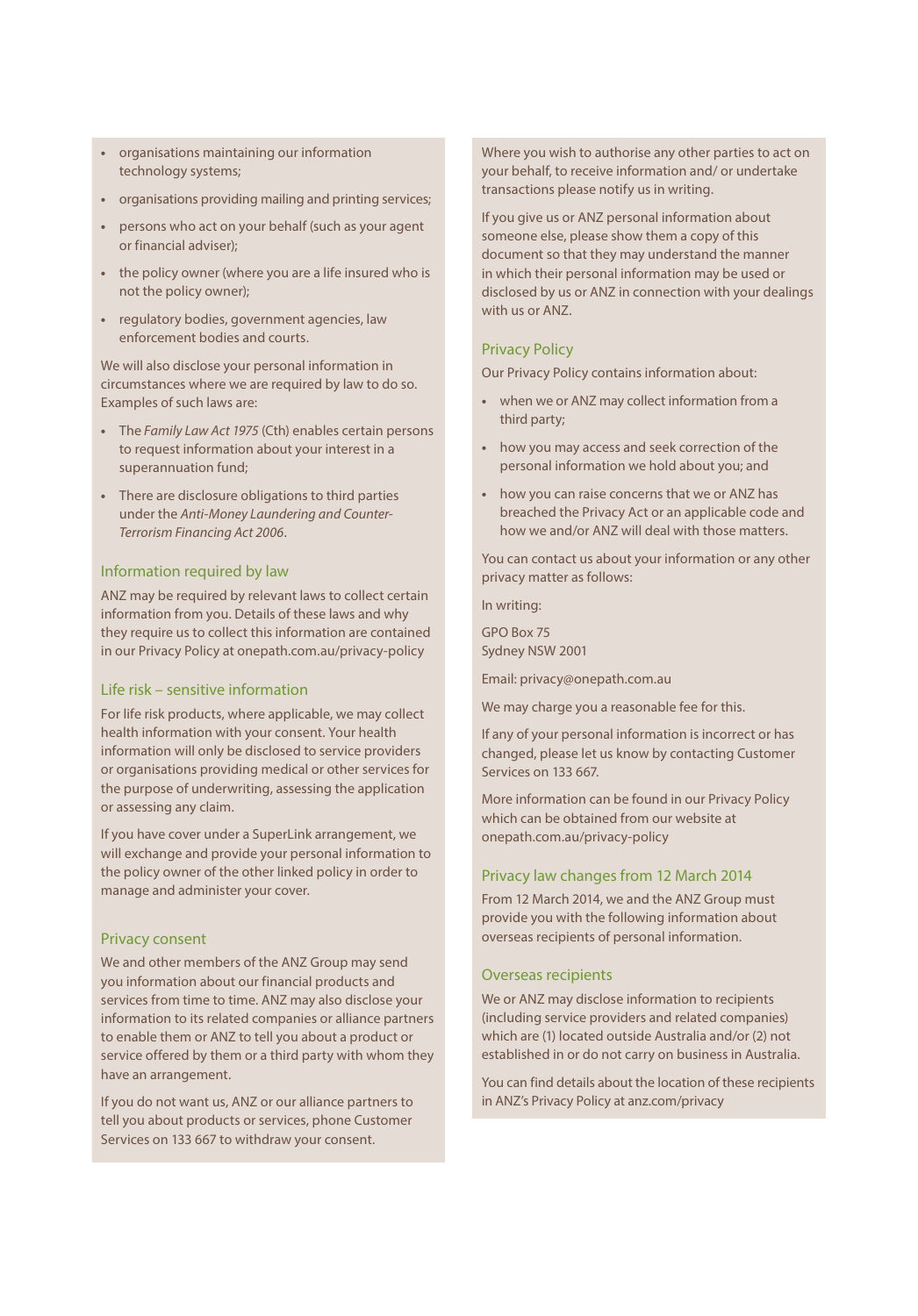# Update Interim Cover

The section "OneCare Super – additional acknowledgments" on page 103 of the OneCare PDS is deleted and replaced with the following;

#### OneCare Super – additional acknowledgements

By completing an application for OneCare Super, you confirm to OnePath Custodians, the Trustee of the OnePath MasterFund (MasterFund), that:

- **•** You are applying to join the MasterFund and will become a member when the application is received;
- **•** You agree to be bound by the rules of the MasterFund;
- **•** You understand that payments to and from the MasterFund may only be made in accordance with the rules governing the MasterFund and are subject to superannuation law;
- **•** You acknowledge that the application and any statement made by you will be relied upon by OnePath Life and the Trustee of the MasterFund and declare that you have not withheld any material information in connection with the application.

The section 'Interim Cover for the OneCare Super application' on page 103 of the OneCare PDS is deleted and replaced with the following;

## Interim Cover for OneCare Super applications

If the application is for a OneCare Super policy, which is issued to the Trustee of the OnePath MasterFund, we provide Interim Cover to the life insured and the life insured will become a member of the MasterFund while we assess the application for insurance. Any benefits payable under this Interim Cover forms part of the member's superannuation entitlements held in the MasterFund.